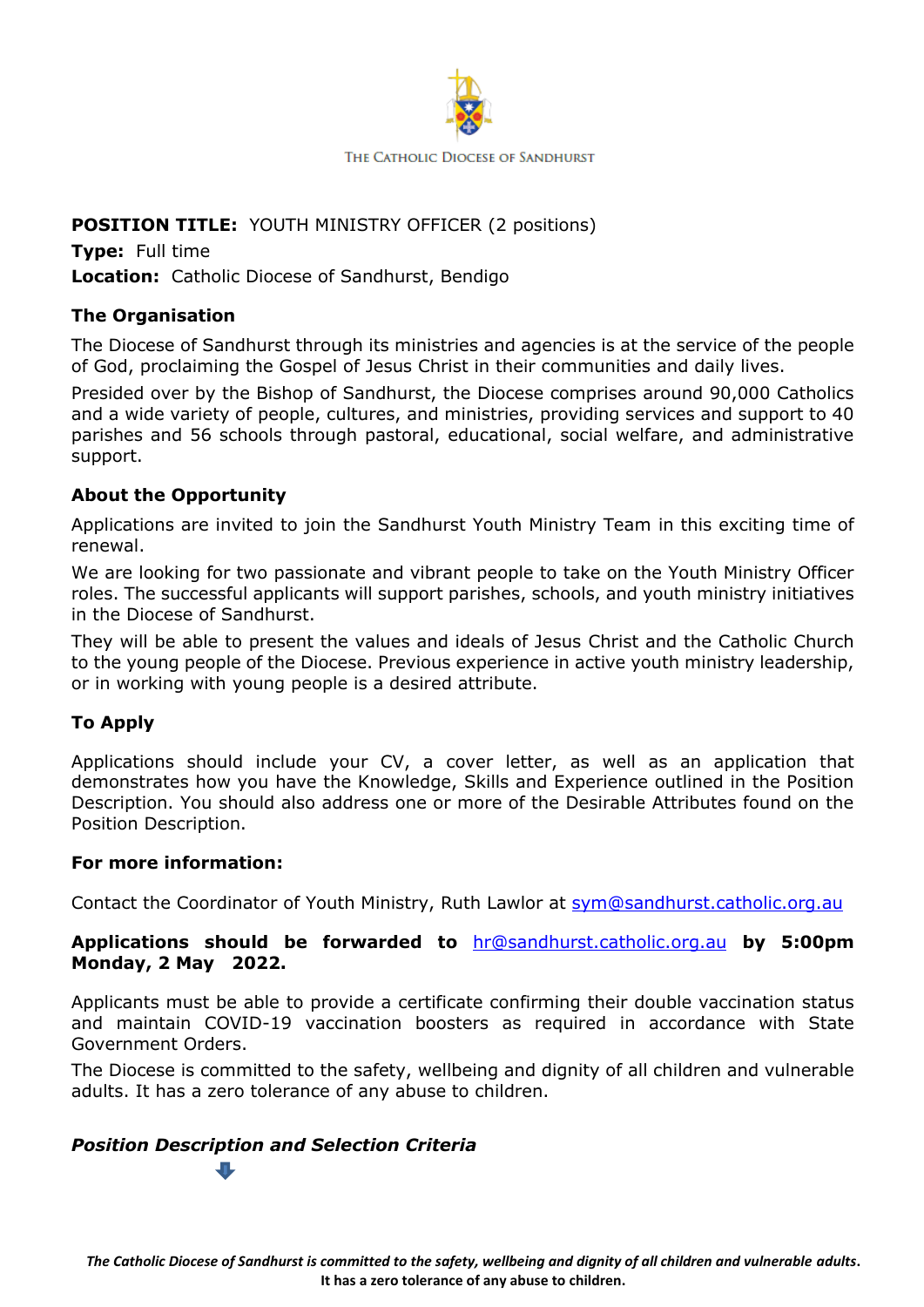

THE CATHOLIC DIOCESE OF SANDHURST

# **POSITION DESCRIPTION**

| <b>POSITION TITLE:</b>     | Youth Ministry Officer                |
|----------------------------|---------------------------------------|
| <b>REMUNERATION SCALE:</b> | Grade 2                               |
| <b>REPORTS TO:</b>         | Coordinator of Youth Ministry         |
| FULL TIME EQUIVALENT:      | 1 FTE                                 |
| <b>HOURS PER WEEK:</b>     | 37.5                                  |
| LOCATION:                  | Bendigo                               |
| <b>AUTHORISED BY:</b>      | Director of Mission and Pastoral Life |
| DATE:                      | 15 <sup>th</sup> March 2022           |

#### **Primary Objectives**

To foster the personal and spiritual growth of each young person in the Catholic Diocese of Sandhurst, by drawing young people into responsible participation in the life, mission and work of the Catholic faith community and empowering young people to live as disciples of Jesus Christ in our world today.

#### **Major Accountabilities**

- 1. Promote the values, principles and ideals of Jesus Christ and the Catholic Church to young people of the Catholic Diocese of Sandhurst.
- 2. Maintain regular communication with youth and adult leaders across the Diocese through Social Media and personal contact.
- 3. Advocate for young people at local, regional, and diocesan level.
- 4. Assist in providing leadership training and a network of support structures for youth ministry leaders including training for Professional Standards (Child and Vulnerable Adult Safety).
- 5. Maintenance of social media, websites, and other forms of communications.
- 6. Act as a good steward of the Diocesan resources.

## **Organisational Environment**

The mission of the Diocese is to proclaim the Reign of God and continue the mission of Jesus, under the direction and inspiration of the Holy Spirit. The values of peace, forgiveness, justice, love, and healing which Christ lived and modelled in his own ministry are the same values of the Diocesan community. The Diocese contributes to the life and mission of the Catholic community in Australia.

The Diocese is a child safe and equal employment opportunity employer. It has a zerotolerance of any abuse to children; it encourages applications from Aboriginal and Torres Strait Islander peoples and people from culturally and/or linguistically diverse backgrounds.

The Chancery as the administrative arm of the Diocese is responsible for the support of the Bishop of Sandhurst and the missionary focus and aspiration of the Diocese including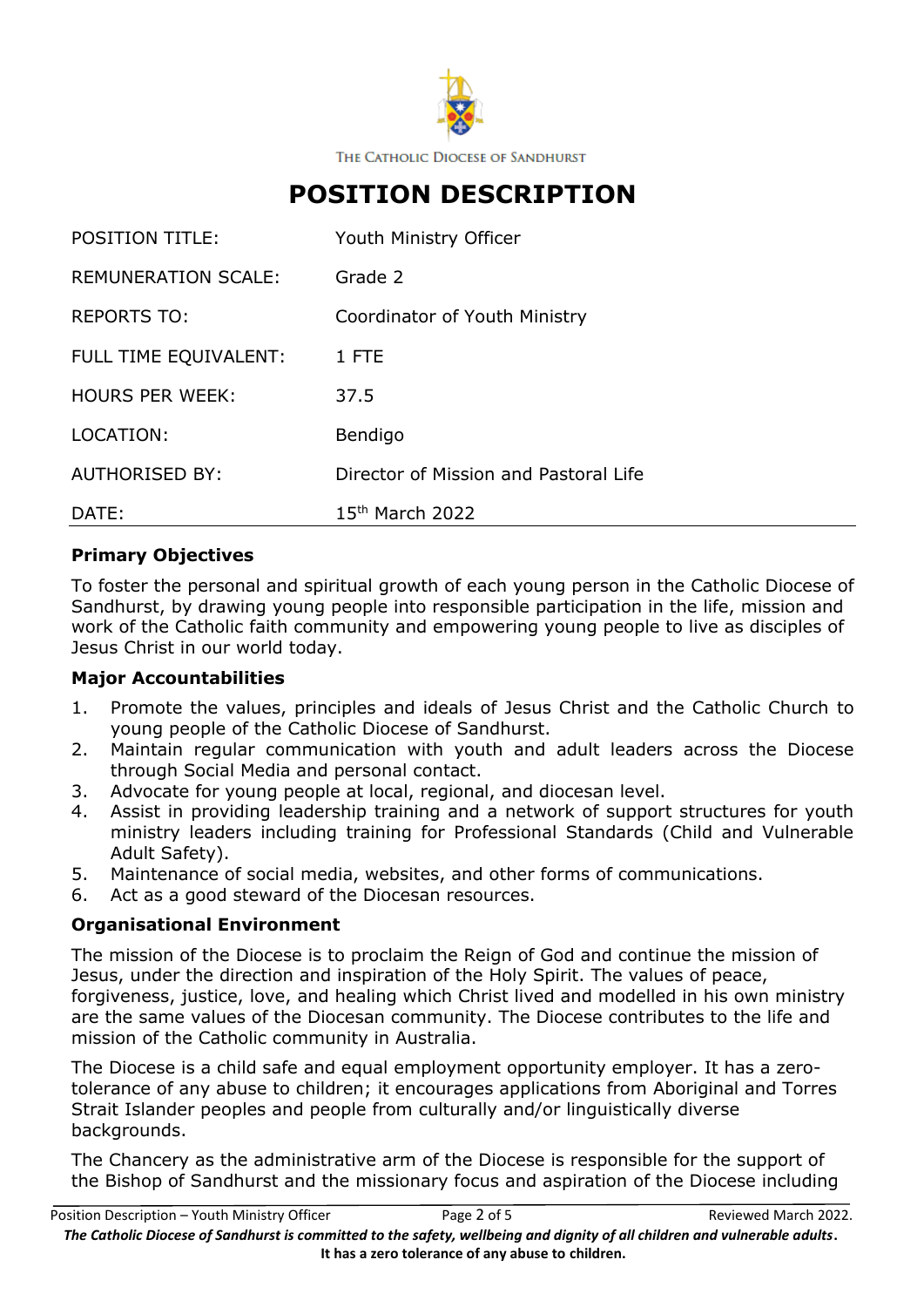Adult Faith Formation, Youth and Communications as well as Finance, Archival, and Information Technology support services.

The Youth Ministry Worker is accountable to the Coordinator of Youth Ministry for the development and promotion of youth ministry in the Diocese of Sandhurst through enabling and empowering young people.

The Diocese is a child safe and equal employment opportunity employer. It has a zerotolerance of any abuse to children; it encourages applications from Aboriginal and Torres Strait Islander peoples and people from culturally and/or linguistically diverse backgrounds.

# **Safety of Children and Vulnerable Adults**

- Ensure compliance with the Catholic Diocese of Sandhurst commitment to best practice in the care and safety of children and vulnerable adults.
- Every person involved in the Catholic Church has a responsibility to understand the important and specific role he/she plays individually and collectively to ensure that the wellbeing and safety of all children is at the forefront of all they do and every decision they make.
- Understand the process for reporting allegations or concerns of possible abuse.

# **Risk and Occupational Health and Safety**

- Observe safe work practices in accordance with training and instruction given and report any risk to the immediate supervisor. Risks arising in the workplace may be financial, site, task, or person specific or related to safety.
- Promote and implement occupational health and safety and risk mitigation processes within your workgroup.
- Comply with Diocesan occupational health and safety practices.
- Identify, report and where appropriate, action risks/hazards to eliminate or mitigate against the risk recurring.
- Participate in the consultative processes provided by the organisation.

# **Key Communications**

Internal:

- ◆ Bishop
- Coordinator of Youth Ministry
- Director of Mission and Pastoral Life
- Mission and Pastoral Life Team

# **External:**

- Clergy
- Catholic Education Sandhurst
- ◆ Parish staff
- Other youth agencies
- ◆ Service Suppliers
- Volunteers

# **Ac countability (independence and Influence)**

The Youth Ministry Officer will make decisions about the day-to-day work within established mandates, policies, and procedures. They will consult with the Coordinator of Youth Ministry before making decisions about work that are outside established mandates, policies, and procedures. They will refer decisions that fall outside of the competency of the position to the Coordinator of Youth Ministry.

# *Job Environment*

Position Description – Youth Ministry Officer Page 3 of 5 Reviewed March 2022. *The Catholic Diocese of Sandhurst is committed to the safety, wellbeing and dignity of all children and vulnerable adults***. It has a zero tolerance of any abuse to children.**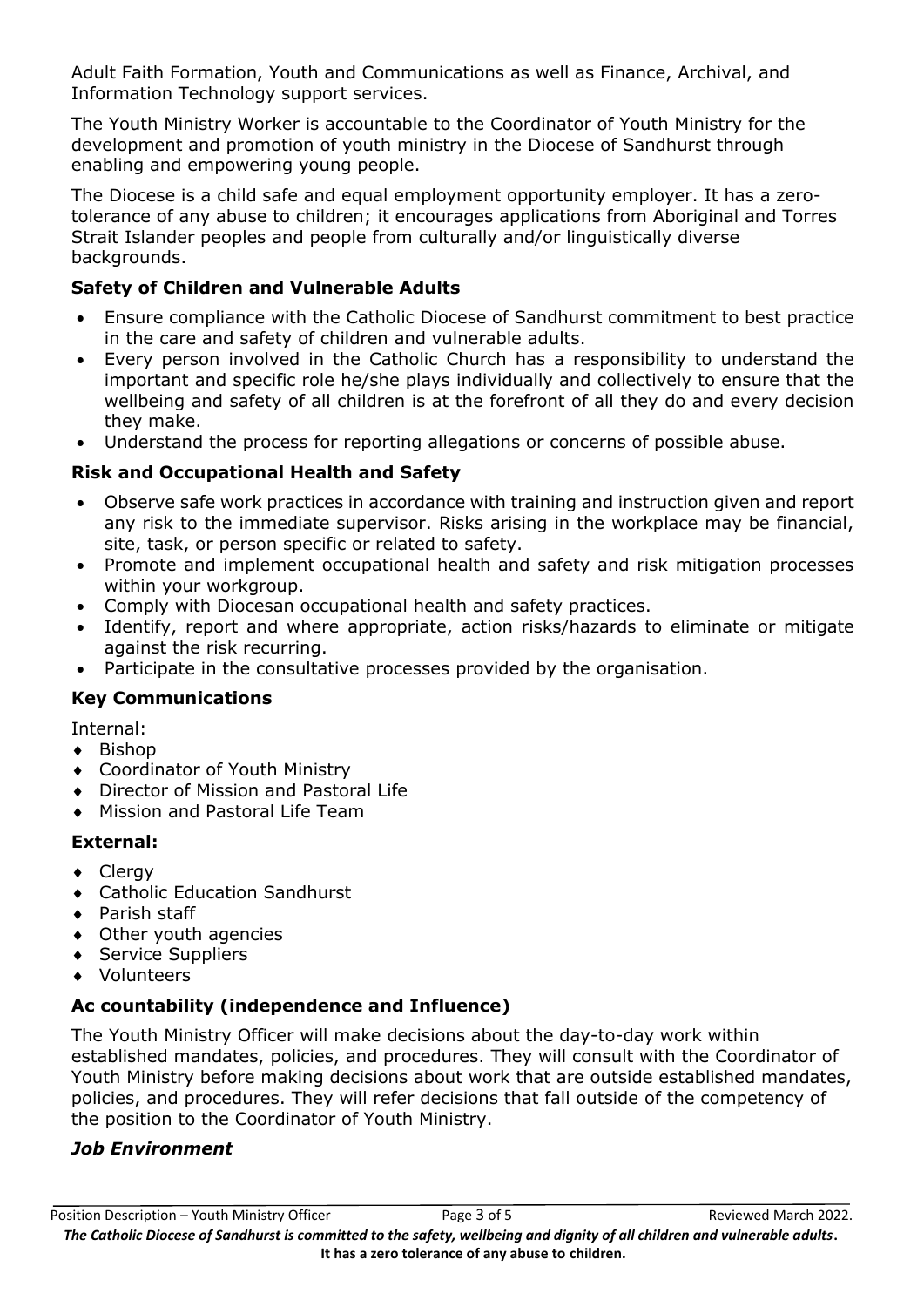This position involves the delivery of youth ministry in accordance with the direction and guidance of the Coordinator of Youth Ministry, and the Director of Mission and Pastoral Life.

## **Reasoning**

- A passion for young people with a positive vision for young people's role in the Church and society.
- Ability to work within and contribute to the Mission/Values of Catholic Diocese of Sandhurst.
- Ability to use their initiative, demonstrate reliability and thereby require only some supervision and guidance, and to be prepared to travel for work purposes when required.

## **Challenges**

- 1. Maintaining connections with youth, schools, and parishes through social media (and the like) and ensuring that they are kept engaged and informed of Catholic events which will promote spiritual growth.
- 2. Working independently for periods of time to meet deadlines.
- 3. Ensuring youth ministry events and personnel are compliant with all aspects of the National Catholic Professional Standards.
- 4. Finding creative ways to engage young people in conversation about faith and life, especially through School Outreach.
- 5. Engage and support parishes in developing parish-based youth ministry.

## **Knowledge, Skills, and Experience**

- An understanding of and willingness to work within the Catholic ethos.
- Previous experience in active youth ministry leadership, or in working with young people in schools.
- Ability to efficiently organise and manage own workload.
- Sound communication skills and the ability to communicate effectively with people in a wide range of positions of responsibility.
- Well-developed written and oral skills and confidence in speaking to groups of people.
- Competent with most forms of information technology (including social media and developed website skills).
- Creativity, initiative, and capacity to persevere and complete initiatives.

## **Desirable Attributes**

- A keen sense of marketing and promotion of youth ministry.
- Ability to network with musicians and some personal competency in musical skills.
- Ability to connect with Catholic Secondary Schools to organise and carry out outreach opportunities.
- Ability to take an active role in events management.

## **Decision Making**

The Youth Ministry Worker will refer all decisions that are outside established policies and procedures and beyond the scope of the position to the Coordinator of Youth Ministry or to the Director of Mission and Pastoral Life as appropriate.

# **Position Impact**

The Youth Ministry Worker does not have responsibility for other employees or any budget allocation.

# **Criminal Screening and Working Rights**

The successful candidate **MUST** provide:

- 1. A current **Police Record Check** and,
- 2. **Evidence of their Right to Work** in this location.